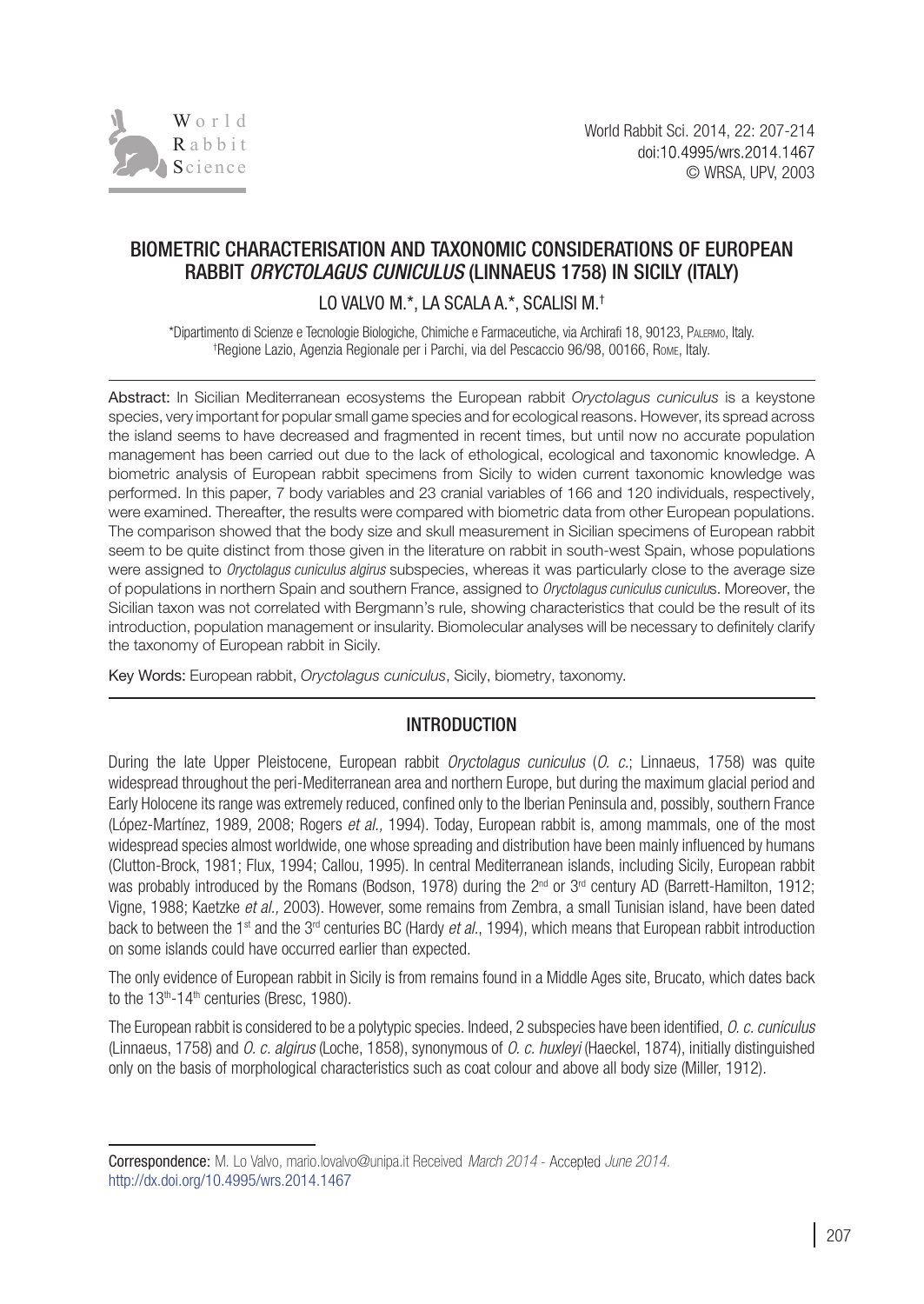There are 2 divergent genetic groups, coming from a common ancestor dating back to about 2 million years ago (Branco *et al.*, 2000). These divergent groups found themselves geographically isolated during the Quaternary iceages, one in the south-west and the other in the north-east of the Iberian Peninsula (Biju-Duval *et al.*, 1991; Branco *et al.*, 2000), before any human interference (Callou, 1995; Hardy *et al.*, 1995), and they came into contact during the last post-glacial period (Branco *et al.*, 2002). According to some authors (Alda *et al.*, 2006; Ferrand, 2008) these 2 groups could correspond to the 2 current subspecies.

Only north-west of the Iberian Peninsula are populations actually regarded as nominal subspecies, whereas populations of the south-eastern Iberian Peninsula, North Africa, Mediterranean islands and Portuguese Atlantic islands are considered subspecies of *O. c. algirus* (Branco *et al.*, 2000; Esteves, 2003). All other introduced populations and domesticated varieties are considered descendants and belong to nominal subspecies (Ferrand, 1991; Branco *et al.*, 2000). Also according to Toschi (1965), the Sicilian population of European rabbit belongs to subspecies *O. c. huxleyi*. However, this statement is based only on body size of a small sample, and has not been confirmed by any accurate research. Recent publications (Angelici and Spagnesi, 2008; Siracusa, 2008) keep ascribing Sicilian population to the same subspecies, although this subspecies has for many years now been considered synonymous with *O. c. algirus*.

Rogers *et al.* (1994) and Sharples *et al.* (1996), through the analysis of body weight and cranial characteristics in European and north-African populations, question the existence of the 2 subspecies in the western Palaearctic; indeed, as regards body size, which has been used as the main diagnostic character to separate the subspecies, there is a gradient from northern to south-western Europe and eventually to North Africa, consistent with Bergmann's rule, which states that body size in homoeothermic vertebrates decreases from cold regions to warm regions due to thermoregulation. In particular, Sharples *et al.* (1996) view the skull size as positively correlated with latitude and negatively correlated with ambient temperature.

On the Sicilian islands, the European rabbit found habitats and resources suitable for its survival and became a very important food source for predators such as the Golden Eagle (*Aquila chrysaetos*) (Di Vittorio *et al.*, 2003) and Bonelli's Eagle (*Hieraaetus fasciatus*) (Lo Valvo and Massa, 1992), as well as for very common species like the Common Buzzard (*Buteo buteo*) and Red Fox (*Vulpes vulpes*) (Fais *et al.,* 1991; Siracusa, 1997).

Up to the first half of the 20<sup>th</sup> century, the European rabbit was widely and evenly spread all over the island, but for about 40-50 yr low population densities and local extinctions have been recorded in some areas, particularly due to the occurrence of 2 viral diseases, myxomatosis during the 1980s and rabbit hemorrhagic disease (RHD) at the end of the 1990s.

However, in some areas of Sicily -especially on tiny islands- the European rabbit lives at very high densities, being the cause of soil erosion, damage to agro-ecosystems and a plant population decrease (Trocchi and Riga, 2005).

It is clear that European rabbit populations in Sicily have never been carefully managed, mainly due to a very poor knowledge of its biology and eco-ethology in the wild, and also because of a strong uncertainty about its genetic, morphometric and biogeographic characteristics.

To fill these gaps, a research project on European rabbit in Sicily was started. The first results on European rabbit morphometry are presented, comparing them with similar results from other European populations to better understand their relationships. These findings could be useful for appropriate European rabbit management in Sicily.

### MATERIALS AND METHODS

Full bodies or heads of 160 rabbits were collected throughout all provinces of the Sicilian islands during the 1997- 2006 period. These samples were obtained from hunters or from live capture-release sessions. Samples from dead specimens were recovered from hunters during the hunting season, which in Sicily runs from October until December and does not overlap with the species-breeding season. Live trapping sessions were carried out in December. During this time the young rabbits have achieved the same size as the adults. When possible, the sex of the sampled animal is checked by visual inspection of reproductive traits.

For body size characterisation we used the following morphometric variables: head length (HL), from the nares up to the base of the occipital bone; internal ear length (IE), from the base of the ear opening up to its tip; front foot length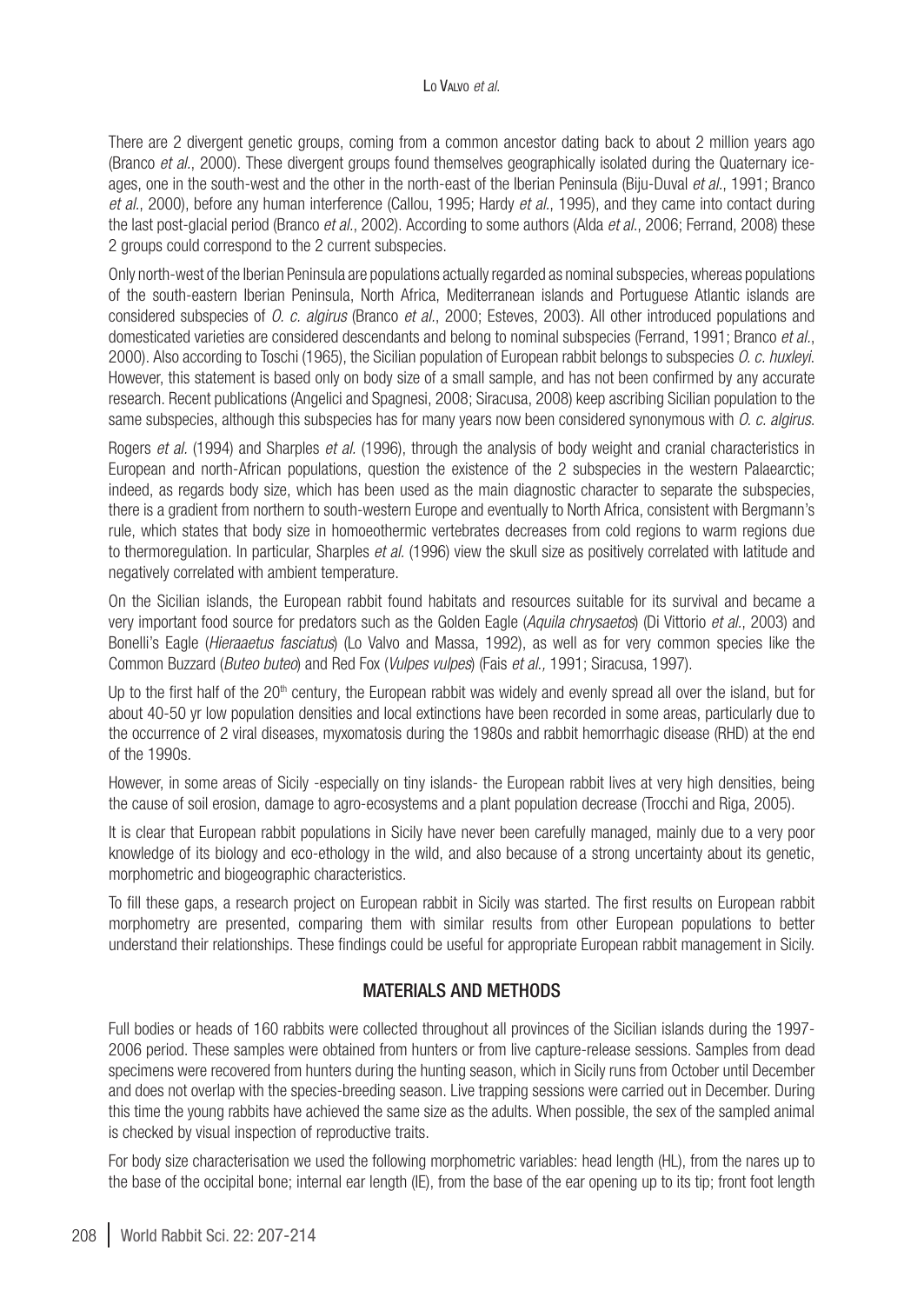(FF) and hind foot length (HF), from the ankle joint to the finger tips, excluding nails; total body length (BL), from the nares up to the last vertebra of the tail; tail length (T), from the dorsal base of the tail up to the last vertebra; weight (W), including internal organs.

The skulls of 120 rabbits were macerated in accordance with the method described by Onar (1999) and 23 cranial linear measurements were recorded (Figure 1).

The cranial variables and HL were measured using a digital calliper at an accuracy of 0.01 mm, FF, HF and T using a measuring scale, BL using a folding rule and W using digital balance.

First, descriptive statistics such as mean, standard deviation and range of the variables of interest was used. Thereafter, the Student's t-test was performed to verify whether biometric data differed i) between sexes within Sicilian samples or ii) between Sicilian sample and those from different countries. This test was used as it is able to reveal significant differences between means and variances of the 2 sample sets compared (Sokal and Rohlf, 1995) and, therefore, whether individuals are from different populations. Descriptive statistics and Student's t-tests were performed with STATISTICA 6.1 from StatSoft Inc. (2003).



Figure 1: Diagram of a rabbit skull showing the measurements taken for body size characterisation.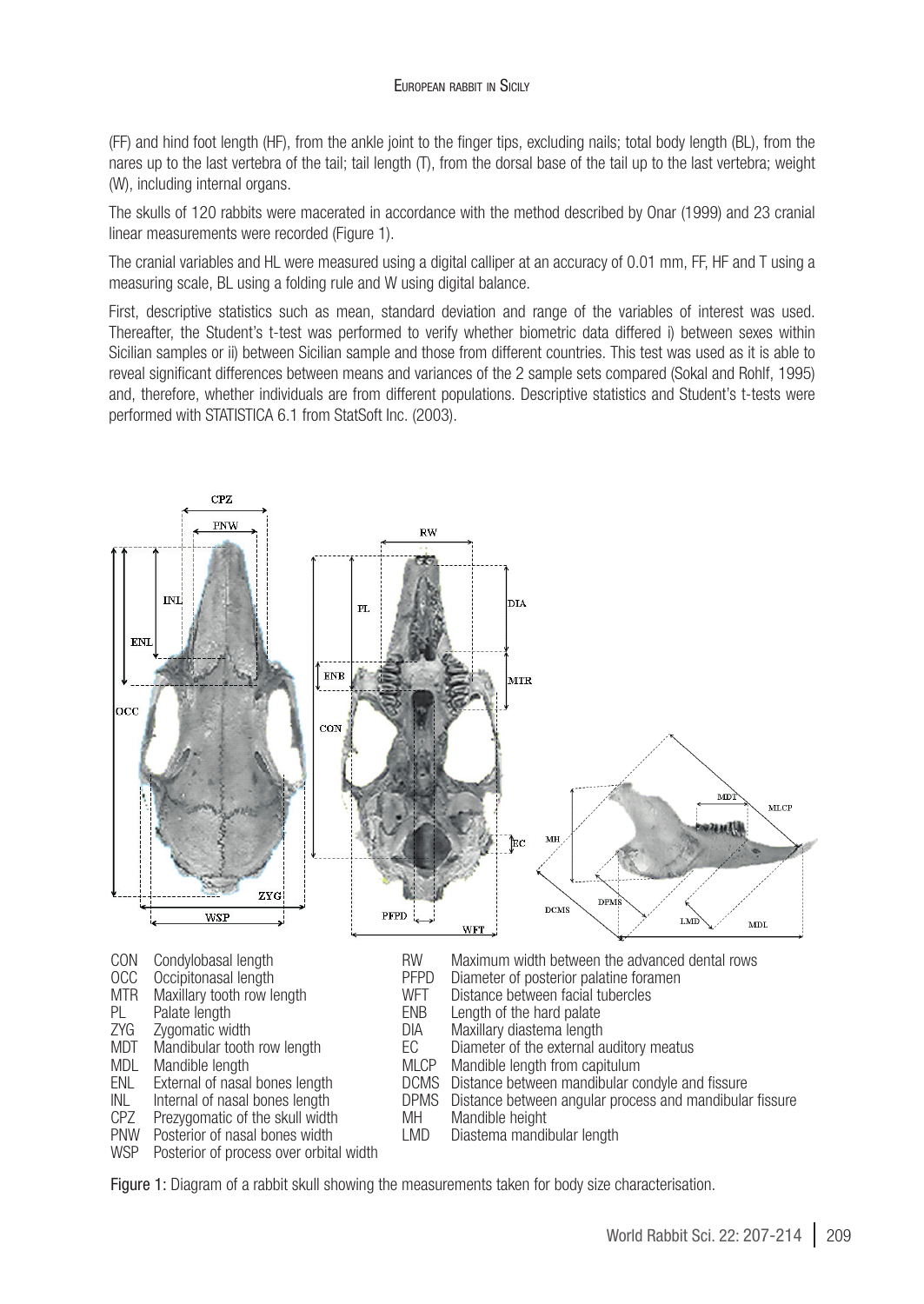|                          | Males            |             |    | Females          |             |    | Total          |             |     |
|--------------------------|------------------|-------------|----|------------------|-------------|----|----------------|-------------|-----|
|                          | $mean \pm SD$    | Range       | n  | $mean \pm SD$    | Range       | n  | $mean \pm SD$  | Range       | n   |
| Head length (mm)         | $83.5 \pm 3.9$   | 74-91       | 31 | $82.3 + 4.5$     | 72-90       | 31 | $81.8 + 5.2$   | 62-91       | 166 |
| Internal ear length (mm) | $71.7 \pm 3.3$   | 64-78       | 31 | $71.9 + 3.9$     | 64-83       | 31 | $70.1 + 5.1$   | 56-85       | 163 |
| Front foot length (mm)   | $43.4 + 4.4$     | $35 - 50$   | 30 | $43.6 + 4.4$     | $36 - 56$   | 30 | $43.5 + 3.6$   | $35 - 56$   | 60  |
| Hind foot length (mm)    | $87.3 + 4.8$     | 76-97       | 29 | $85.1 + 4.3$     | 77-94       | 29 | $85.1 + 6.1$   | 76-97       | 58  |
| Body length (mm)         | $389.4 \pm 30.8$ | 347-455     |    | $387.0 \pm 19.7$ | 354-426     | 12 | $385.9 + 27.5$ | 347-455     | -23 |
| Tail length (mm)         | $48.2 + 8.6$     | $35 - 64$   | 29 | $50.5 + 6.4$     | $39 - 66$   | 34 | $50+7.7$       | $35 - 66$   | 63  |
| Weight (kg)              | $1.27 + 0.14$    | $1.1 - 1.5$ | 23 | $1.20 + 0.12$    | $1.0 - 1.5$ | 22 | $1.24 + 0.14$  | $1.0 - 1.5$ | 45  |

Table 1: Means, standard deviation (SD) and range of body characteristics of wild rabbits from Sicily.

## RESULTS and discussion

Table 1 shows the values of the mean, standard deviation and range for each morphometric body variable for males, females and also the whole sample, which included specimens with unknown gender, whereas Table 2 shows the values of the mean, standard deviation and range for each skull variable. The total values were normally distributed in all variables (Shapiro-Wilk test; *P*<0.05).

As already observed by Taylor *et al.* (1977) in Australian samples and by Sharples *et al.* (1996) in a comparison of skull dimensions in populations from Western Europe and North Africa, no statistically significant (t-test, *P*>0.05) evidence of sexual dimorphism was observed in the Sicilian samples of European rabbit in terms of body and skull size.

Regarding the body size, our morphometric data were significantly higher than the data of the sample from Eastern Sicily described by Fallico (2000 cited by Trocchi e Riga, 2005). In comparison with the data of Fallico (2000) from the Pantelleria sample, an island which is in the Strait of Sicily and where European rabbit was introduced some centuries

|             | Males $(n=11)$ |               |                | Females $(n=15)$ | Total          |               |     |  |
|-------------|----------------|---------------|----------------|------------------|----------------|---------------|-----|--|
|             | $mean \pm SD$  | range         | $mean \pm SD$  | range            | $mean \pm SD$  | range         | n   |  |
| <b>CON</b>  | $64.2 + 6.4$   | 46.5-69.9     | $65.2 + 3.4$   | 56.7-68.9        | $64.2 + 4.7$   | 45.8-77.0     | 102 |  |
| <b>CPZ</b>  | $16.8 \pm 1.3$ | 13.3-18.3     | $17.7 + 1.3$   | 15.2-19.2        | $18.1 + 2.0$   | 13.3-22.7     | 119 |  |
| <b>DCMS</b> | $32.3 + 3.3$   | 23.2-35.4     | $33.5 + 2.9$   | 26.5-36.4        | $32.6 + 3.3$   | $21.0 - 42.0$ | 102 |  |
| DIA         | $20.3 + 2.6$   | 13.2-22.5     | $20.7 + 1.7$   | 16.9-22.8        | $21.2 + 4.4$   | 12.2-30.6     | 115 |  |
| <b>DPMS</b> | $21.6 + 2.5$   | 15.8-24.3     | $22.3 + 2.0$   | 17.9-24.7        | $22.0 + 2.4$   | 13.8-29.4     | 101 |  |
| EC          | $4.4 \pm 0.7$  | $3.3 - 5.8$   | $4.1 \pm 0.4$  | $3.6 - 4.7$      | $4.4 + 0.5$    | $2.9 - 5.8$   | 38  |  |
| <b>ENB</b>  | $6.2 \pm 0.8$  | $4.2 - 7.1$   | $6.1 \pm 0.3$  | $5.6 - 6.6$      | $6.1 \pm 0.6$  | $4.2 - 7.8$   | 120 |  |
| ENL         | $32.6 + 4.2$   | 21.9-37.9     | $32.1 + 2.7$   | 27.8-36.1        | $33.6 + 3.1$   | $21.0 - 42.7$ | 108 |  |
| INL         | $26.4 + 3.3$   | 17.8-29.4     | $26.0 \pm 1.7$ | 23.6-28.8        | $27.0 + 2.8$   | 16.4-33.9     | 109 |  |
| <b>LMD</b>  | $15.5 + 1.7$   | 11.1-17.6     | $15.5 + 1.1$   | 13.1-17.6        | $16.0 + 1.5$   | 11.1-18.8     | 105 |  |
| <b>MDL</b>  | $50.1 + 5.1$   | 38.1-57.1     | $50.5 + 4.5$   | 40.9-55.7        | $51.3 + 4.3$   | $35.2 - 61.7$ | 100 |  |
| <b>MDT</b>  | $14.1 \pm 1.4$ | 10.8-15.9     | $14.1 + 1.1$   | 12.3-16.2        | $13.9 + 1.1$   | $10.5 - 17.2$ | 109 |  |
| MН          | $31.5 + 3.6$   | $21.1 - 35.3$ | $33.3 + 2.5$   | 27.8-35.7        | $30.2 + 3.1$   | 20.4-39.9     | 103 |  |
| <b>MLCP</b> | $52.2 + 5.6$   | 37.9-58.0     | $52.5 + 4.5$   | 41.7-58.3        | $52.0 + 5.5$   | 34.5-64.9     | 101 |  |
| <b>MTR</b>  | $13.8 + 1.2$   | $10.9 - 15.3$ | $14.0 + 0.9$   | 12.0-15.1        | $13.9 + 1.0$   | $10.8 - 17.0$ | 117 |  |
| <b>OCC</b>  | $73.4 + 7.0$   | 53.6-81.0     | $75.1 + 3.9$   | 64.8-78.9        | $74.9 + 5.4$   | 53.6-90.2     | 114 |  |
| <b>PFPD</b> | $4.9 + 0.6$    | $3.6 - 6.0$   | $5.0 + 0.5$    | $3.9 - 5.7$      | $5.1 \pm 1.0$  | $3.5 - 6.5$   | 114 |  |
| PL          | $28.8 \pm 3.9$ | 18.8-31.6     | $29.2 + 2.7$   | 23.8-32.1        | $34.2 + 5.2$   | 18.8-35.4     | 115 |  |
| <b>PNW</b>  | $14.1 \pm 1.5$ | 10.9-16.8     | $14.6 \pm 1.3$ | 12.4-16.2        | $15.2 + 2.0$   | 10.9-20.7     | 118 |  |
| <b>RW</b>   | $21.3 \pm 3.0$ | 17.2-30.8     | $20.2 + 1.8$   | 15.5-22.3        | $21.1 \pm 1.6$ | 15.5-30.8     | 114 |  |
| WFT         | $33.1 + 2.2$   | $27.0 - 36.3$ | $34.4 + 1.9$   | 30.2-36.9        | $34.0 + 2.8$   | 20.4-41.7     | 109 |  |
| <b>WSP</b>  | $23.9 + 1.4$   | 21.9-26.7     | $22.4 + 1.7$   | 19.1-24.2        | $22.5 + 2.1$   | 17.6-29.7     | 101 |  |
| ZYG         | $36.6 \pm 2.1$ | 30.8-38.6     | $36.5 \pm 1.9$ | 33.2-38.6        | $37.1 \pm 2.1$ | 29.5-42.6     | 112 |  |

Table 2: Means±standard deviation (SD) and range of skull characteristics of wild rabbits from Sicily. Abbreviations as in Figure 1.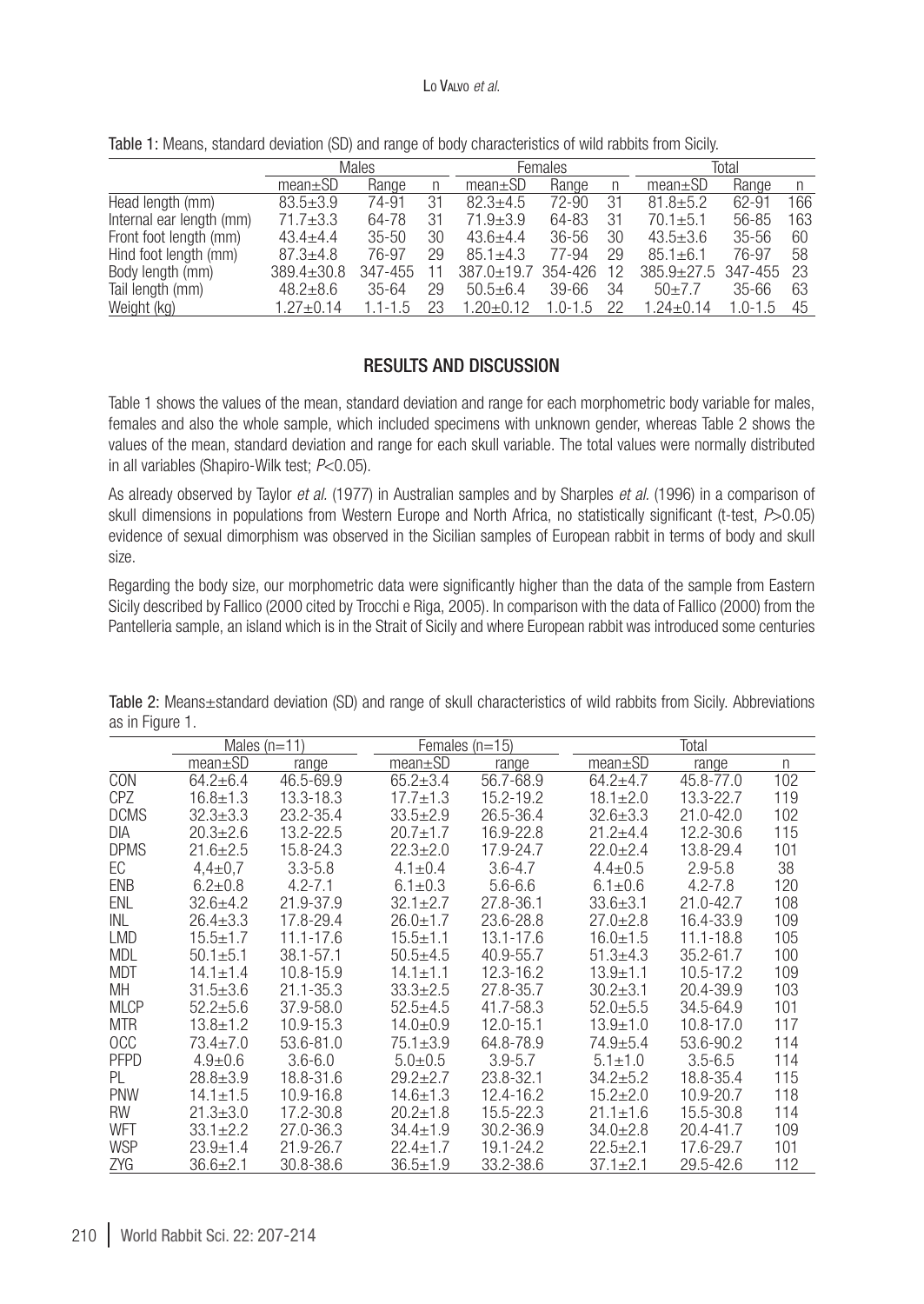

Figure 2: Comparison of some body characteristics length of European rabbit with samples from Sicily (present study); Sicily east (Fallico, 2000); Pantelleria Island (Fallico, 2000); France-Camargue (Rogers, 1979); Spain-Andalusia (Soriguer, 1980) and Australia-Urana (Soriguer, 1980). Body length, Posterior foot lenght, Internal ear lenght, **Tail length.** 

ago (Wilkens, 1987), differences only for IE and T, significantly shorter (t-test, *P*<0.001 and *P*<0.01 respectively), were found in the present study.

The different body size of the populations of European rabbit currently present in Sicily, though showing morphometric differences statistically significant for some cases and variables, is not a small body size, as assumed by Toschi (1965).

In Figures 2 and 3 we compared the body size and the weight of other samples from different countries (Roger, 1979; Soriguer, 1980) with the Sicilian samples. The latter are situated nearer to those of northern Spain and southern France.

By t-test we also compared the values of the mean and standard deviation of eight skull variables (CON, OCC, MTR, DIA, PL, ZYG, MDL, MDT) with those from Sharples *et al.* (1996) concerning rabbits of Western Europe and North Africa. The t-test results (Table 3) show that the Sicilian sample of European rabbit is, also in this case, quite similar to those of northern Spain and southern France (*P*>0.05) and different from those of southern Spain.

Although showing some biometric differences compared with other populations of *O. c. cuniculus,* based on our morphometric considerations, Sicilian populations of European rabbit seem to have a medium body and skull size similar to those of the current populations living in northern Spain and southern France, which are assigned to the nominal subspecies, like most introduced populations of this species, and not to the *O. c. algirus* subspecies (Toschi, 1965; Angelici and Spagnesi, 2008; Siracusa, 2008) living in southern Spain.

| Table 3: P-values (t-test) applied to compare the means of skull characteristics of European and North African samples             |
|------------------------------------------------------------------------------------------------------------------------------------|
| (Sharples <i>et al.,</i> 1996) and the Sicilian sample of European rabbit. N.S. = not significant ( $P > 0.05$ ). Abbreviations as |
| in Figure 1.                                                                                                                       |

|                      | <b>Sicily</b> |            |            |               |         |            |            |            |
|----------------------|---------------|------------|------------|---------------|---------|------------|------------|------------|
|                      | CON           | <b>OCC</b> | <b>MTR</b> | DIA           | Pl      | <b>ZYG</b> | <b>MDL</b> | <b>MDT</b> |
| <b>British Isles</b> | < 0.001       | 0.005      | N.S.       | 0.010         | 0.036   | < 0.001    | < 0.001    | < 0.001    |
| Northern Europe      | 0.003         | 0.044      | N.S.       | N.S.          | N.S.    | 0.002      | < 0.001    | < 0.001    |
| Northern France      | N.S.          | N.S.       | N.S.       | N.S.          | N.S.    | 0.024      | < 0.001    | N.S.       |
| Southern France      | N.S.          | N.S.       | N.S.       | N.S.          | N.S.    | N.S.       | N.S.       | N.S.       |
| Northern Spain       | N.S.          | N.S.       | N.S.       | N.S.          | N.S.    | N.S.       | N.S.       | N.S.       |
| Southern Spain       | < 0.001       | < 0.001    | < 0.001    | < 0.001       | < 0.001 | < 0.001    | 0.001      | N.S.       |
| Gibraltar            | N.S.          | 0.049      | N.S.       | N.S.          | N.S.    | 0.009      | N.S.       | N.S.       |
| Nord Africa          | N.S.          | 0.049      | 0.012      | N.S.          | N.S.    | N.S.       | N.S.       | N.S.       |
| Madeira              | N.S.          | N.S.       | 0.021      | N.S.          | N.S.    | N.S.       | N.S.       | N.S.       |
| Balearic Islands     | N.S.          | N.S.       | N.S.       | $<$ 0.001 $-$ | N.S.    | N.S.       | N.S.       | N.S.       |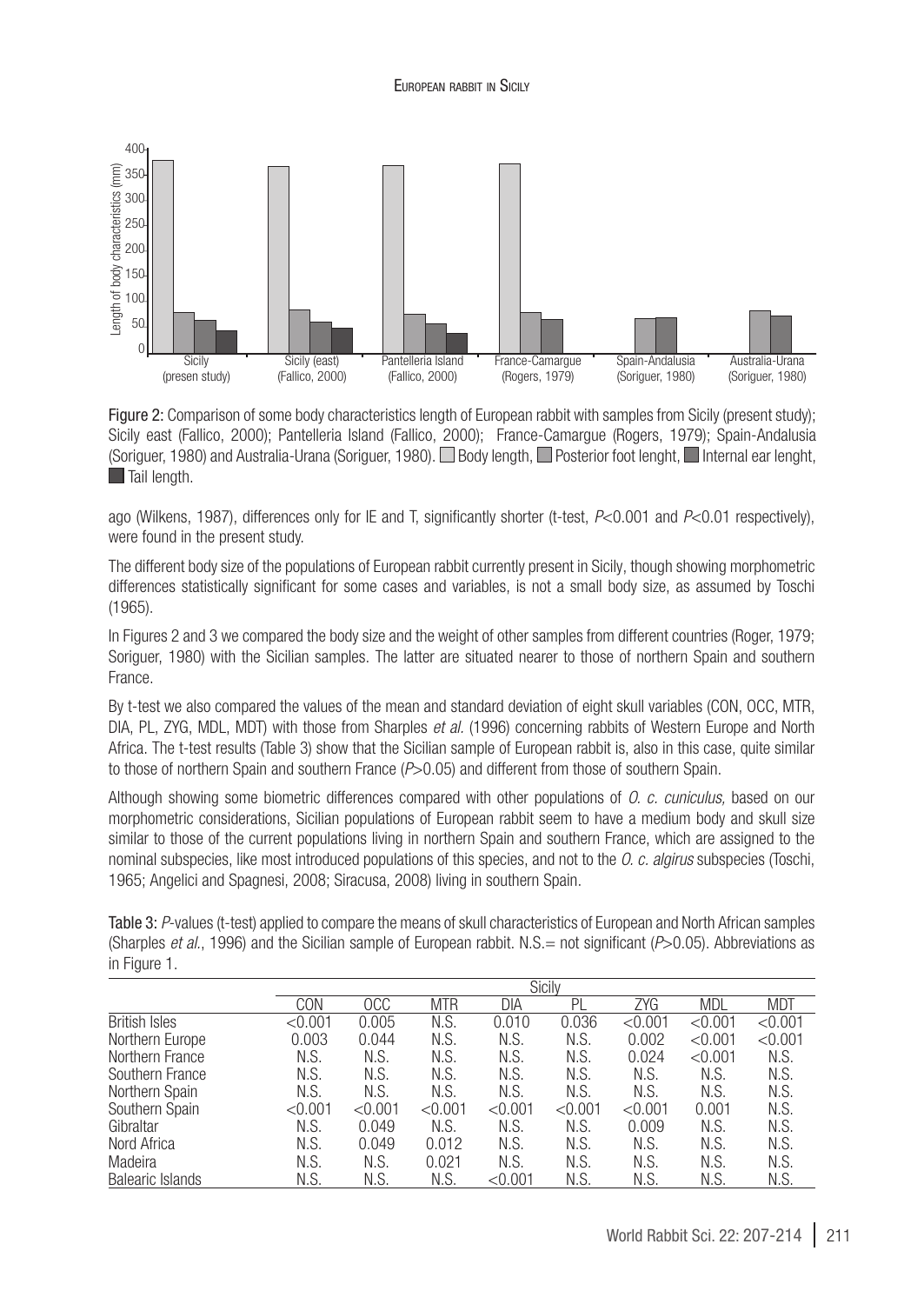



It is worth recalling in this respect that the overall validity of subspecies has been called into question by Rogers *et al.* (1994) and Sharples *et al.* (1996), and that the hypothesis of cline variations has been put forward. However, even if this hypothesis is supported, our results show that the body and cranial size of Sicilian samples is not correlated with the latitude.

It cannot be excluded that in the past the European rabbit in Sicily had different characteristics compared to the current ones: the massive release of captive-breeding rabbits (more than 100000 animals in the last 50 yr), coming from continental stocks, could have affected the original population, modifying its morphometric and possibly genetic characteristics (Ferrand, 1991). According to Kaetzke *et al.* (2003), the differences found between the Sicilian populations of European rabbit and others, probably due to human intervention through domestication, was favoured by geographical isolation.

Further studies on museums specimens and biomolecular analyses will be needed to better clarify the evolutionary history of European rabbit in Sicily.

While waiting for an ultimate characterisation of European rabbit in Sicily, considering ecologic and economic importance, it is necessary to carry out a proper policy of population conservation, management and restoration not only for hunting demands. Moreover, it is highly desirable to stop restocking using captive-breeding animals of uncertain origin, which could also be a factor in the numerical decrease and fragmentation of the Sicilian population, being possible carriers of myxomatosis and rabbit haemorrhagic diseases (Blanco and Villafuerte, 1993). It would also be desirable to bring the European rabbit back to its original geographic range through the translocation of specimens collected in high-density zones where no restocking has been carried out in recent years.

Acknowledgements: We are very grateful to everyone who helped us with useful advice and raw materials. Special thanks go to Luciana Carotenuto, Giovanni Salvo, Rocco Messina, Piero Fici, Dino Valenti, Michele Burgio, Daniele Di Lorenzo, Iole Giardino, Salvatore Pantaleo, the "*Ripartizioni faunistico-venatorie*" of Agrigento, Caltanissetta, Messina, Palermo, and the "*Osservatorio Faunistico Siciliano*".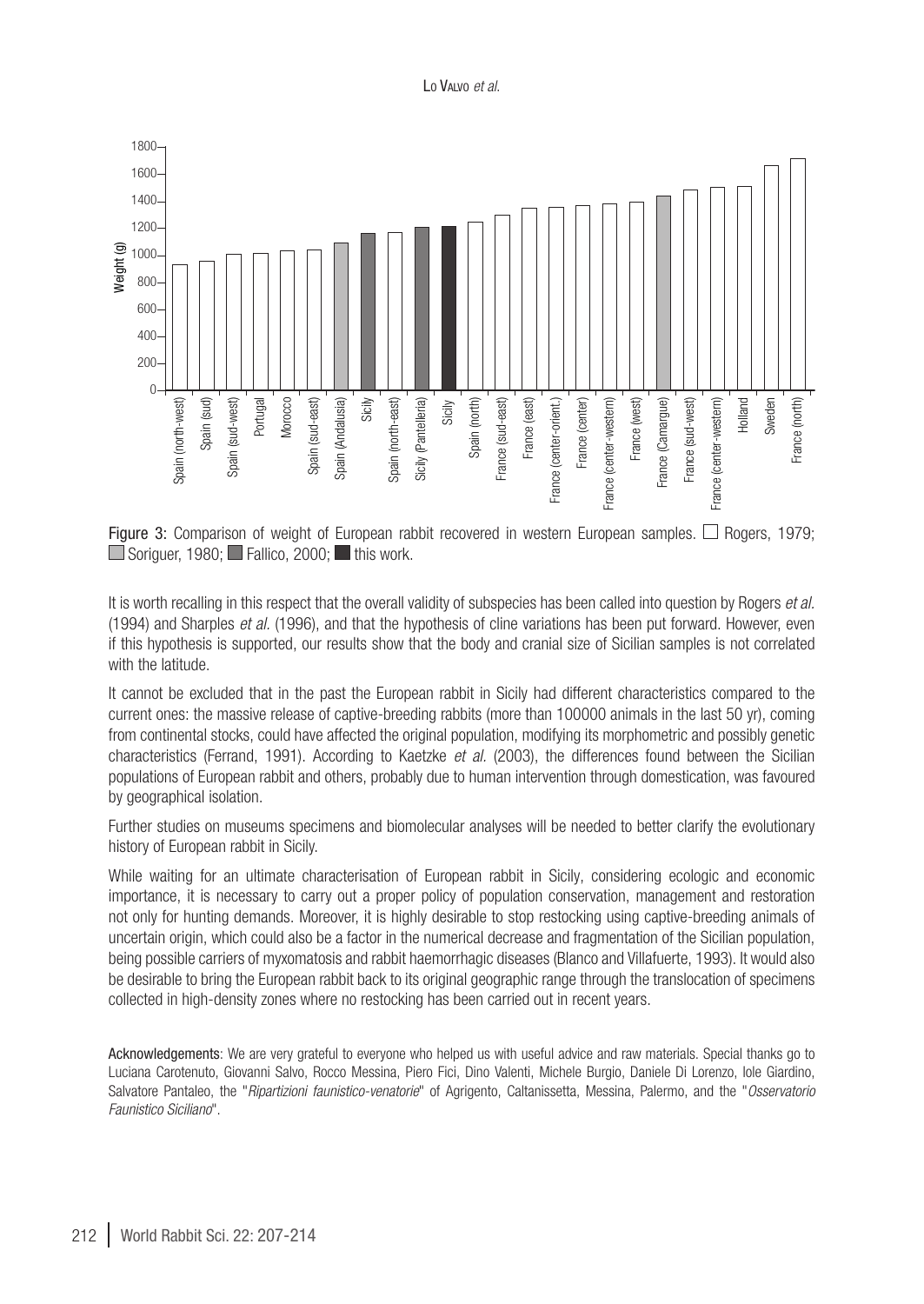#### **REFERENCES**

- Alda F., Alcaraz L., Hernández M., Doadrio I., García-Garitagoita J.L., Gaitero T. 2006. Estudio genético e immunológico del conejo silvestre: implicaciones epidemiológicas y poblacionales de las traslocaciones y reintroducciones. Informe inédito. Departamento de biodiversidad y biologia evolutiva. *Museo Nacional de Ciencias Naturales, Consejo Superior de Investigaciones Científicas, Madrid.*
- Angelici F.M., Spagnesi M. 2008. *Oryctolagus cuniculus* (Linnaeus, 1758). *In: Amori G., Contoli L., Nappi A. (eds). Fauna d'Italia XLIV, Mammalia II Edizioni Calderini. Milano: 292-302*.
- Barrett-Hamilton G.E.H. 1912. A history of british mammals. Vol 2., *Gurney and Jackson, London, United Kingdom, 183*.
- Blanco J.C., Villafuerte R. 1993. Factores ecológicos que influyen sobre las poblaciones de conejos. Incidencia de la enfermedad hermorrágica. *Empresa de Transformación Agraria, S.A., Madrid, Spain.*
- Biju-Duval C., Ennafaa H., Dennebouy N., Monnerot M., Mignotte F., Soriguer R.C., El Gaaïed A., El Hili A., Mounolou J.C. 1991. Mithocondrial DNA evolutional in lagomorphs: Origin of systematic heteroplasmy and organisation of diversity in European Rabbits. *J. Mol. Evol., 33: 92-102*. doi[:10.1007/](http://dx.doi.org/10.1007/BF02100200) [BF02100200](http://dx.doi.org/10.1007/BF02100200)
- Bodson L. 1978. Données antiques de zoogéographie. L'expansion des Lépoidés dans le Méditerranée classique. *Les naturalistes Belges, 59: 66-81*.
- Branco M., Ferrand N., Monnerot M. 2000. Phylogeography of the European rabbit (*Oryctolagus cuniculus*) on the Iberian peninsula inferred from RFLP analysis of the cytochrome *b* gene. *Heredity, 85: 307-313*. doi[:10.1046/](http://dx.doi.org/10.1046/j.1365-2540.2000.00756.x) [j.1365-2540.2000.00756.x](http://dx.doi.org/10.1046/j.1365-2540.2000.00756.x)
- Branco M., Monnerot M., Ferrand N., Templeton A.R. 2002. Postglacial dispersal of the European rabbit (*Oryctolagus cuniculus*) on the Iberian peninsula reconstructed from nested clade and mismatch analyses of mitochondrial<br>DNA genetic variation. *Evolution. 56: 792-803*. DNA genetic variation. Evolution, 56: doi[:10.1111/j.0014-3820.2002.tb01390.x](http://dx.doi.org/10.1111/j.0014-3820.2002.tb01390.x)
- Bresc H. 1980. La chasse in Sicilie (XIIe -XVe siècles). *In: La chasse au moyen age. Colloque du Centre d'Etudes Médiévales de Nice. 22-24 June 1979, Nizza, Italy, 201-217*.
- Callou C. 1995. Modifications de l'aire de répartition du lapin (*Oryctolagus cuniculus*) en France et en Espagne, du Pléistocène à l'époque actuelle. État de la question. *Anthropozoologica, 21: 95-113*.
- Clutton-Brock J. 1981. Domesticated animals from early times. *Heinemann/British Museum (Natural History), London, United Kingdom, 208*.
- Di Vittorio M., Seminara S., Lo Valvo M. 2003. Nuovi dati sulla biologia e sulla biologia e sullo status dell'Aquila reale, *Aquila chrysaetos*, in Sicilia. *Avocetta, 27: 40*.
- Esteves P.J. 2003. Molecular and population genetic analysis of polymorphism at the antibody loci IgGCH2 and IgVH in lagomorphs. *Faculdade de Ciências Universidade do Porto, Porto, Portugal*.
- Fais I., Costanzo M., Massa B. 1991. Primi dati sulla posizione trofica della Volpe (*Vulpes vulpes*) in Sicilia. *Atti I Simposio Italiano Carnivori*. *Hystrix (n.s.), 3: 105-112*.
- Fallico A. 2000. Studio della riproduzione del Coniglio selvatico *Oryctolagus cuniculus* (Linnaueus 1758) in Sicilia. *Tesi di laurea, Università di Catania, Italy*.
- Ferrand N. 1991. Rabbit domestic breeds are probably derived from a single wild sub-species (*Oryctolagus cuniculus cuniculus*). *I European Congress of Mammology, March 1991, Lisbon, Portugal*.
- Ferrand N. 2008. Inferring the evolutionary history of the European rabbit (*Oryctolagus cuniculus*) from molecular markers. *In: Alves P.C., Ferrand N., Hackländer K. (eds). Lagomorph biology: evolution, ecology, and conservation. Springer, Berlin, Heidelberg, pp 47-63. doi[:10.1007/978-3-540-72446-9\\_4](http://dx.doi.org/10.1007/978-3-540-72446-9_4)*
- Flux J.E.C. 1994. World distribution. *In: Thompson H.V., King C.M. (eds). The European rabbit. Oxford Science Publications, Oxford, United Kingdom, 8-21*.
- Hardy C., Vigne J.D., Casane D., Dennebouy N., Mounolou J.C., Monnerot M. 1994. Origin of European rabbit (*Oryctolagus cuniculs*) in a Mediterranean island: zooarchaelogy and ancien DNA examination. *J. Evol. Biol., 7: 217-226*. doi[:10.1046/](http://dx.doi.org/10.1046/j.1420-9101.1994.7020217.x) [j.1420-9101.1994.7020217.x](http://dx.doi.org/10.1046/j.1420-9101.1994.7020217.x)
- Hardy C., Callou C., Vigne J.D., Casane D., Dennebouy N., Mounolou J.C., Monnerot M. 1995. Rabbit mithocondrial DNA diversity from prehistoric to modern times. *J. Mol. Evol., 40: 227-237*. doi[:10.1007/BF00163228](http://dx.doi.org/10.1007/BF00163228)
- Kaetzke P., Niedermeier J., Masseti M. 2003. *Oryctolagus cuniculus* (Linné 1758) Europäisches Wildkanichen. *In: Krapp F. (ed). Handbuch der Säugetiere Europas. Hasentiere, Aula-Verlag, Wiebelsheim, Germany, 187-289*.
- Lo Valvo M., Massa B. 1992. Aquila del Bonelli *Hieraaetus fasciatus*. *In: Brichetti P. et al. (eds). Fauna d' Italia XXIX. Aves. I. Edizioni Calderini, Bologna, Italy: 616-621.*
- López-Martínez N. 1989. Revision sistemática y biostratigráfica de los lagomorphos (Mammalia) del terciario y cuaternario de España. *Mem. Mus. Paleontol. Univ. Zaragoza: 31-343*
- López-Martínez N. 2008. The Lagomorph Fossil record and the origin of the European Rabbit. *In: Alves P.C., Ferrand N., Hackländer K. (eds). Lagomorph biology: evolution, ecology, and conservation. Springer, Berlin, Heidelberg, Germany, 27- 46*. doi[:10.1007/978-3-540-72446-9\\_3](http://dx.doi.org/10.1007/978-3-540-72446-9_3)
- Miller G.S. 1912. Catalogue of the mammals of western Europe in the collection of the British Museum. *Trustees of the British Museum*. *London, United Kingdom.*
- Onar V. 1999. A morphometric study on the skull of the German shepherd dog (Alsatian). *Anat. Histol. Embryol., 28: 253-256*. doi:[10.1046/j.1439-0264.1999.00202.x](http://dx.doi.org/10.1046/j.1439-0264.1999.00202.x)
- Rogers P.M. 1979. Ecology of the European wild rabbit, *Oryctolagus cuniculus* (L), in the Camargue, southern France. *PhD thesis, Universitas Guelph, Ontario, Canada, 180*.
- Rogers P.M., Arthur C.P., Soriguer R.C. 1994. The rabbit in continental Europe. *In: Thompson H.V. and King C.M (eds). The European rabbit. Oxford Science Publications, Oxford, U.K*., *22-63*.
- Sharples C.M., Fa J.E., Bell D.J. 1996. Geographical variation in size in the European rabbit *Oryctolagus cuniculus* (Lagomorpha: Leporidae) in western Europe and North Africa. *Zool. J. Lin. Soc-Lond., 117: 141-158*. doi:[10.1111/j.1096-3642.1996.](http://dx.doi.org/10.1111/j.1096-3642.1996.tb02153.x) [tb02153.x](http://dx.doi.org/10.1111/j.1096-3642.1996.tb02153.x)
- Siracusa A.M. 1997. Contributo sulla conoscenza della dieta della Volpe in Sicilia (Mammalia Carnivora). *Naturalista sicil., 21: 261-270*.
- Siracusa A.M., 2008. Coniglio selvatico *Oryctolagus cuniculus* (L., 1758). *In: AA.VV. Atlante della Biodiversità della Sicilia: Vertebrati terrestri. Studi e Ricerche, 6, Arpa Sicilia, Palermo, Italy*.